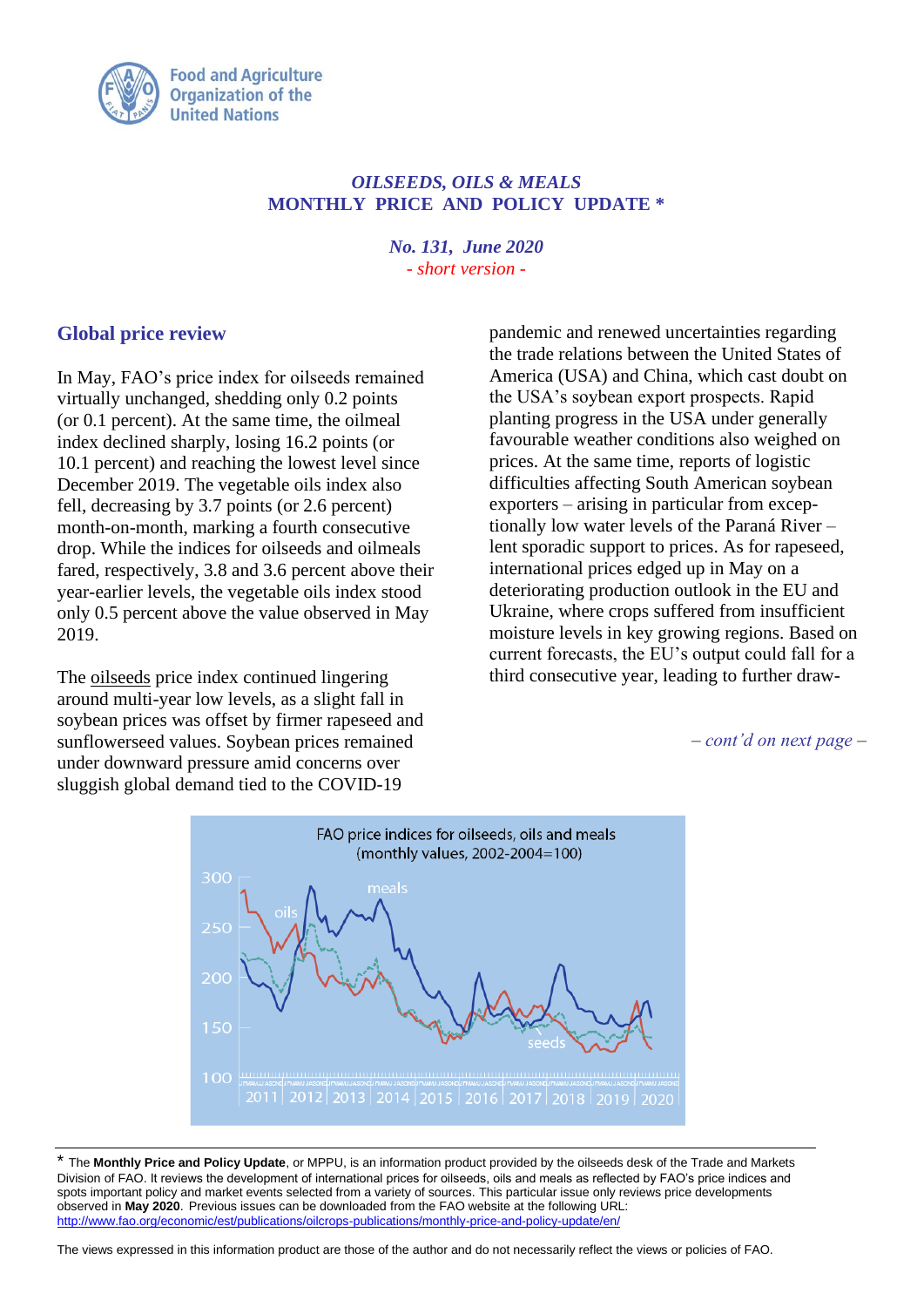## Global price review *– cont'd*

downs in inventories. International sunflowerseed prices continued to appreciate, reaching the highest level since December 2019, as robust global import demand coincided with reduced export availabilities, especially following the Russian Federation's temporary, COVID-19 related export ban.

With regard to oilmeals, FAO's price index dropped markedly, mostly reflecting weakening soymeal values, which retreated to a five-month low in May. The downward pressure primarily stemmed from prolonged subdued feed demand in the USA, where numerous meat processing facilities decided to halt operations temporarily to contain the spread of COVID-19. The drop in international meal prices was contained by the steady recovery in protein meal demand in China stemming from the gradual rebuilding of the country's hog inventories.

The decline in the vegetable oils index mostly reflects fresh drops in palm oil prices, whereas quotations for rapeseed and sunflower oils recorded month-on-month increases. In May, international palm oil values fell for the fourth consecutive month, reaching the lowest level since July 2019. The downward trajectory reflects both protracted weak global import demand – tied to the coronavirus pandemic and depressed mineral oil prices – and higher than expected

production and inventory levels in major exporting countries. Interestingly, towards the end of the month, international palm oil prices appreciated under the influence of i) Indonesia's announcement that it would provide additional financial assistance to the biodiesel industry in support of the recently introduced B30 biodiesel blending mandate; and ii) the resumption of India's palm oil purchases from Malaysia. In the case of rapeseed oil, international prices recovered on prospects of continued supply tightness in the EU, while reduced export availabilities in the Black Sea region continued to lend support to international sunflower oil values.



*For comments or queries please use the following Email contact: [FAO-oilcropsmarkets@fao.org](mailto:FAO-oilcropsmarkets@fao.org)*

The designations employed and the presentation of material in this information product do not imply the expression of any opinion whatsoever on the part of FAO concerning the legal or development status of any country, territory, city or area or of its authorities, or concerning the delimitation of its frontiers or boundaries. The mention of specific companies or products of manufacturers, whether or not these have been patented, does not imply that these have been endorsed or recommended by FAO in preference to others of a similar nature that are not mentioned.

The use, reproduction and dissemination of this product is encouraged, provided that appropriate acknowledgement of Food and Agriculture Organization of the United Nations (FAO) as source is given.